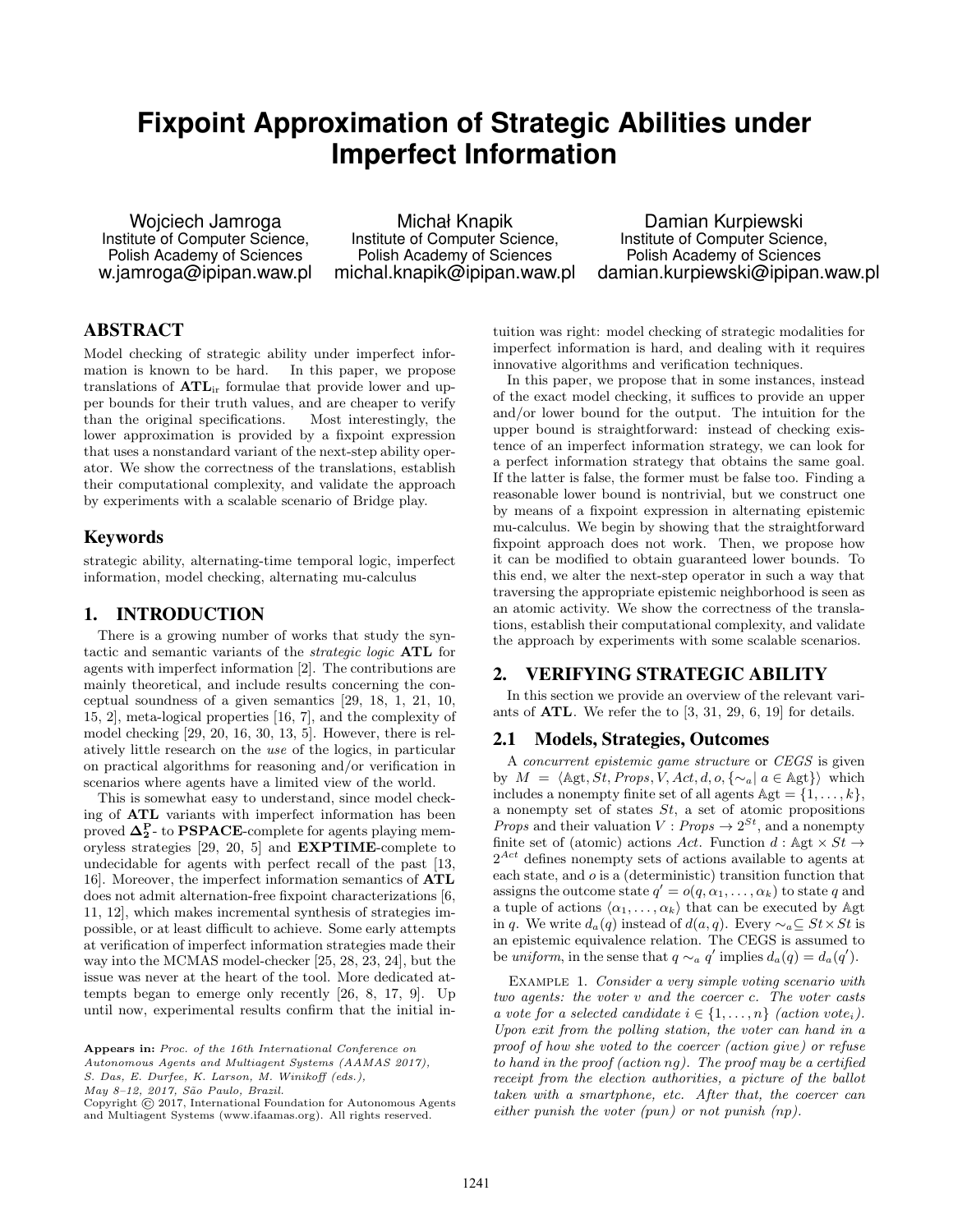

Figure 1: A simple model of voting and coercion

The CEGS  $M_{vote}$  modeling the scenario for  $n = 2$  is shown in Figure 1. Proposition vote<sup>i</sup> labels states where the voter has already voted for candidate i. Proposition pun indicates states where v has been punished. The indistinguishability relation for the coercer is depicted by dotted lines.

A *strategy* of agent  $a \in \mathbb{A}$ gt is a conditional plan that specifies what a is going to do in every possible situation. Formally, a perfect information memoryless strategy for a can be represented by a function  $s_a : St \rightarrow Act$  satisfying  $s_a(q) \in d_a(q)$  for each  $q \in St$ . An *imperfect informa*tion memoryless strategy additionally satisfies that  $s_a(q) =$  $s_a(q')$  whenever  $q \sim_a q'$ . Following [29], we refer to the former as Ir-*strategies*, and to the latter as ir-*strategies*.

A collective x-strategy  $s_A$ , for  $A \subseteq \mathbb{A}$ gt and  $x \in \{\text{Ir}, \text{ir}\},\$ is a tuple of individual x-strategies, one per agent from A. The set of all such strategies is denoted by  $\Sigma_A^x$ . By  $s_A|_a$  we denote the strategy of agent  $a \in A$  selected from  $s_A$ .

Given two partial functions  $f, f' : X \to Y$ , we say that  $f'$ extends f (denoted  $f \subseteq f'$ ) if, whenever  $f(x)$  is defined, we have  $f(x) = f'(x)$ . A partial function  $s'_a : St \to Act$  is called a partial x-strategy for a if  $s'_a$  is extended by some strategy  $s_a \in \Sigma_a^x$ . A collective partial x-strategy  $s_A$  is a tuple of partial x-strategies, one per agent from A.

A path  $\lambda = q_0 q_1 q_2 \dots$  is an infinite sequence of states such that there is a transition between each  $q_i, q_{i+1}$ . We use  $\lambda[i]$  to denote the *i*th position on path  $\lambda$  (starting from  $i = 0$ ). Function  $out(q, s<sub>A</sub>)$  returns the set of all paths that can result from the execution of strategy  $s_A$  from state q. We will sometimes write  $out^{Ir}(q, s_A)$  instead of  $out(q, s_A)$ . Moreover, function  $out^{ir}(q, s_A) = \bigcup_{a \in A} \bigcup_{q \sim_a q'} out(q', s_A)$ collects all the outcome paths that start from states that are indistinguishable from  $q$  to at least one agent in  $A$ .

#### 2.2 Alternating-Time Temporal Logic

We use a variant of **ATL** that explicitly distinguishes between perfect and imperfect information abilities. Formally, the syntax is defined by the following grammar:

$$
\varphi ::= p \mid \neg \varphi \mid \varphi \wedge \varphi \mid \langle\!\langle A \rangle\!\rangle_x \mathbf{X} \varphi \mid \langle\!\langle A \rangle\!\rangle_x \mathbf{G} \varphi \mid \langle\!\langle A \rangle\!\rangle_x \varphi \mathbf{U} \varphi,
$$

where  $x \in \{\text{Ir}, \text{ir}\}, p \in Props$  and  $A \subseteq \text{Agt}$ . We read  $\langle\!\langle A \rangle\!\rangle_{\text{ir}}\gamma$ as "A can identify and execute a strategy that enforces  $\gamma$ ," as "in the next state,"  $G$  as "now and always in the future," and **U** as "until."  $\langle A \rangle_{\text{Ir}} \gamma$  can be read as "A might be able to bring about  $\gamma$  if allowed to make lucky guesses along the way." We focus on the kind of ability expressed by  $\langle A \rangle$ . The other strategic modality (i.e.,  $\langle A \rangle_{\text{Tr}}$ ) will prove useful when approximating  $\langle A \rangle$ <sub>ir</sub>.

The semantics of  $\text{ATL}$  can be defined as follows:

- $M, q \models p$  iff  $q \in V(p)$ ,
- $M, q \models \neg \varphi$  iff  $M, q \not\models \varphi$ ,
- $M, q \models \varphi \land \psi$  iff  $M, q \models \varphi$  and  $M, q \models \psi$ ,
- $M, q \models \langle \langle A \rangle \rangle_x \mathbf{X} \varphi$  iff there exists  $s_A \in \Sigma_A^x$  such that for all  $\lambda \in out^x(q, s_A)$  we have  $M, \lambda[1] \models \varphi$ ,
- $M, q \models \langle \langle A \rangle \rangle_x \mathbf{G} \varphi$  iff there exists  $s_A \in \Sigma_A^x$  such that for all  $\lambda \in out^x(q, s_A)$  and  $i \in \mathbb{N}$  we have  $M, \lambda[i] \models \varphi$ ,
- $M, q \models \langle \langle A \rangle \rangle_x \psi \mathbf{U} \varphi$  iff there exists  $s_A \in \Sigma_A^x$  such that for all  $\lambda \in out^x(q, s_A)$  there is  $i \in \mathbb{N}$  for which  $M, \lambda[i] \models \varphi$  and  $M, \lambda[j] \models \psi$  for all  $0 \leq j < i$ .

We will often write  $\langle A \rangle \varphi$  instead of  $\langle A \rangle$ <sub>ir</sub>  $\mathbf{X} \varphi$  to express onestep abilities under imperfect information. Additionally, we define "now or sometime in the future" as  $\mathbf{F}\varphi \equiv \top \mathbf{U} \varphi$ .

EXAMPLE 2. Consider model  $M_{vote}$  from Example 1. The following formula expresses that the coercer can ensure that the voter will eventually either have voted for candidate i (presumably chosen by the coercer for the voter to vote for) or be punished:  $\langle \langle c \rangle \rangle_{ir} F(\neg \text{pun} \rightarrow \text{vote}_i)$ . We note that it holds in  $M_{vote}, q_0$  for any  $i = 1, 2$ . A strategy for c that validates the property is  $s_c(q_3) = np, s_c(q_4) = s_c(q_5) = s_c(q_6) = pun$ for  $i = 1$ , and symmetrically for  $i = 2$ .

Consequently, the formula  $\langle\langle v \rangle\rangle_{ir} G$  (¬pun ∧ ¬vote<sub>i</sub>) saying that the voter can avoid voting  $\overline{f}$ or candidate i and being punished, is false in  $M_{vote}, q_0$  for all  $i = 1, 2$ .

We refer to the syntactic fragment containing only  $\langle A \rangle_{\text{in}}$ modalities as  $\text{ATL}_{ir}$ , and to the one containing only  $\langle\!\langle A \rangle\!\rangle_{\text{I}r}$ modalities as  $\text{ATL}_{\text{Ir}}$ .

PROPOSITION 1  $([3, 29, 20])$ . Model checking  $\text{ATL}_{\text{Ir}}$  is **P**-complete and can be done in time  $O(|M|\cdot|\varphi|)$  where  $|M|$  is the number of transitions in the model and  $|\varphi|$  is the length of the formula.

Model checking  $\text{ATL}_{\text{ir}}$  is  $\Delta_2^{\text{P}}$ -complete wrt |M| and  $|\varphi|$ .

REMARK 2. The semantics of  $\langle A \rangle_{\text{ir}} \gamma$  encodes the notion of "subjective" ability [29, 21]: the agents must have a successful strategy from all the states that they consider possible when the system is in state q. Then, they know that the strategy indeed obtains  $\gamma$ . The alternative notion of "objective" ability [7] requires a winning strategy from state q alone. We focus on the subjective interpretation, as it is more standard in ATL and more relevant in game solving (think of a card game, such as poker or bridge: the challenge is to find a strategy that wins for all possible hands of the opponents).

Note that if  $[q]_{\sim \frac{E}{A}} = \{q\}$  and  $\gamma$  contains no nested strategic modalities, then the subjective and objective semantics of  $\langle A \rangle\!\rangle_{\mathbf{ir}}$   $\gamma$  at q coincide. Moreover, model checking  $\langle\!\langle A \rangle\!\rangle_{\mathbf{ir}}$  p1 U p<sub>2</sub>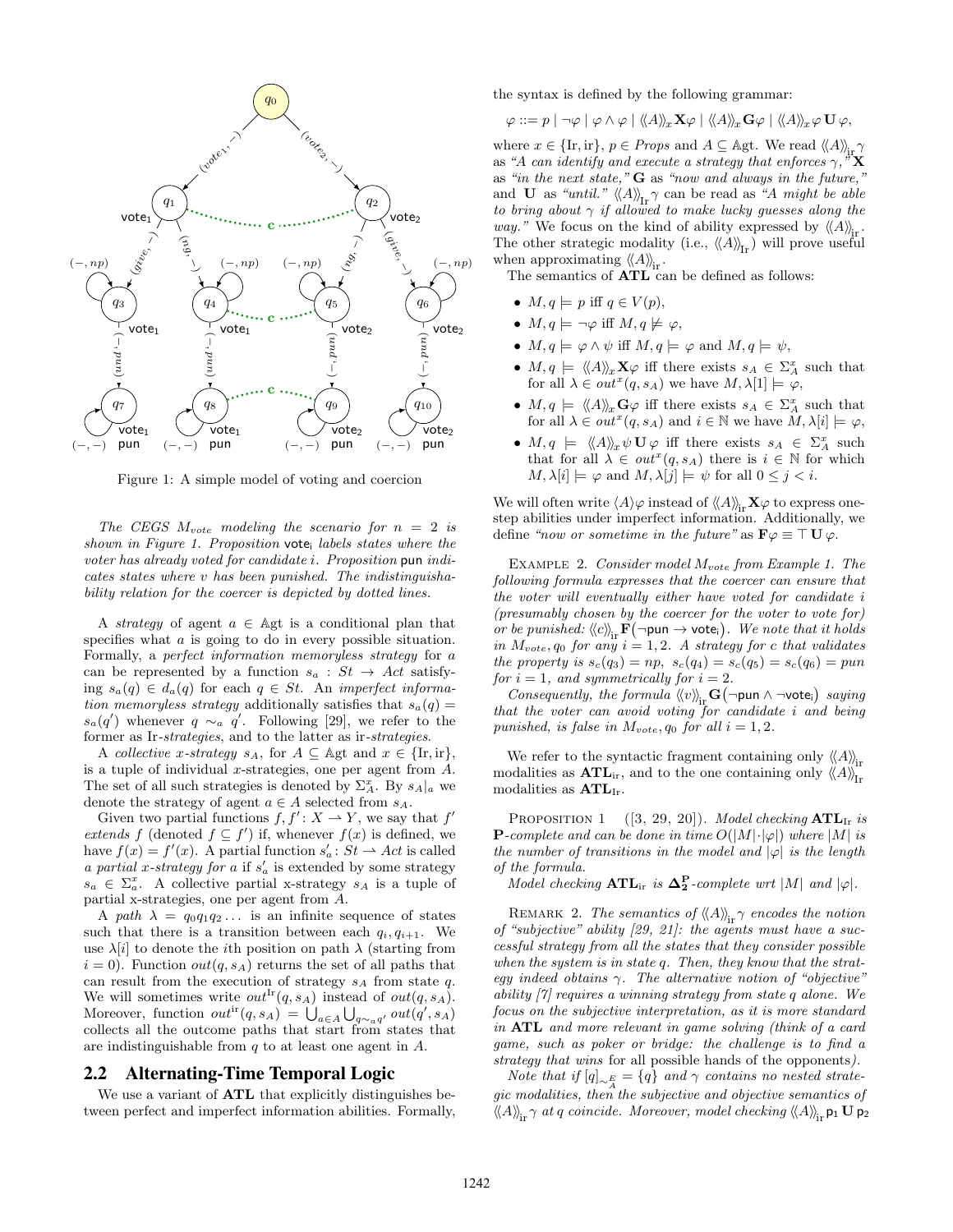and  $\langle A \rangle$ <sub>ix</sub>  $\mathbf{G}$  p in M, q according to the objective semantics can be easily reduced to the subjective case by adding a spurious initial state q', with transitions to all states in  $[q]_{\sim E_A}$ , controlled by a "dummy" agent outside A [27].

#### 2.3 Reasoning about Knowledge

Having indistinguishability relations in the models, we can interpret knowledge modalities  $K_a$  in the standard way:

•  $M, q \models K_a \varphi$  iff  $M, q' \models \varphi$  for all q such that  $q \sim_a q'$ .

The semantics of "everybody knows"  $(E_A)$  and common knowledge  $(C_A)$  is defined analogously by assuming the relation  $\sim_A^E = \bigcup_{a \in A} \sim_a$  to aggregate individual uncertainty in A, and  $\sim_A^C$  to be the transitive closure of  $\sim_A^E$ . Additionally, we take  $\sim_{\emptyset}^E$  to be the minimal reflexive relation. We also use  $[q]_{\mathcal{R}} = \{q' \mid q\mathcal{R}q'\}$  to denote the image of q wrt relation  $\mathcal{R}$ .

EXAMPLE 3. The following formulae hold in  $M_{vote}, q_0$  for any  $i = 1, 2$  by virtue of strategy  $s_c$  presented in Example 2:

- $\bullet \ \left<\!\left< c \right>\!\right>_{\text{ir}} \mathbf{F}\big((\neg K_c \textsf{vote}_i) \rightarrow \textsf{pun} \big)$ : The coercer has a strategy so that, eventually, the voter is punished unless the coercer has learnt that the voter voted as instructed;
- $\langle \hspace{-0.2em} \langle c \rangle \hspace{-0.2em} \rangle_{\text{ir}} \mathbf{G}((K_c \text{vote}_i) \to \neg \text{pun})$ : Moreover, the coercer can guarantee that if he learns that the voter obeyed, then the voter will not be punished.

#### 2.4 Alternating Epistemic Mu-Calculus

It is well known that the modalities in  $\text{ATL}_{\text{Ir}}$  have simple fixpoint characterizations [3], and hence  $\text{ATL}_{\text{Ir}}$  can be embedded in a variant of  $\mu$ -calculus with  $\langle A \rangle_{\text{Tr}} \mathbf{X}$  as the basic modality. At the same time, the analogous variant of  $\mu$ calculus for imperfect information has incomparable expressive power to  $\text{ATL}_{\text{ir}}$  [6], which suggests that, under imperfect information, ATL and fixpoint specifications provide different views of strategic ability.

Formally, *alternating epistemic*  $\mu$ -calculus ( $AE\mu C$ ) takes the next-time fragment of  $ATL<sub>ir</sub>$ , possibly with epistemic modalities, and adds the least fixpoint operator  $\mu$ . The greatest fixpoint operator  $\nu$  is defined as dual. Let  $\nu$ ars be a set of second-order variables ranging over  $2^{St}$ . The language of  $A E \mu C$  is defined by the following grammar:

$$
\varphi ::= p \mid Z \mid \neg \varphi \mid \varphi \vee \varphi \mid \langle A \rangle \varphi \mid \mu Z(\varphi) \mid K_a,
$$

where  $p \in Props$ ,  $Z \in Vars$ ,  $a \in \Delta$ gt,  $A \subseteq \Delta$ gt, and the formulae are Z–positive, i.e., each free occurrence of Z is in the scope of an even number of negations. We define  $\nu Z(\varphi(Z)) \equiv \neg \mu Z(\neg \varphi(\neg Z))$ . A formula of  $\mathbf{A} \mathbf{E} \mu \mathbf{C}$  is alternation-free if in its negation normal form it contains no occurrences of  $\nu$  (resp.  $\mu$ ) on any syntactic path from an occurrence of  $\mu Z$  (resp.  $\nu Z$ ) to a bound occurrence of Z.

The denotational semantics of  $a\mathbf{f}-A\mathbf{E}\mu\mathbf{C}$  (i.e., the alternation-free fragment of  $\mathbf{A}\mathbf{E}\mu\mathbf{C}$ ) assigns to each formula  $\varphi$  the set of states  $[\![\varphi]\!]_V^M$  where  $\varphi$  is true under the valuation  $V \in$ Vals:

- $[p]_{\mathcal{V}}^M = V(p),$   $[\![Z]\!]_{\mathcal{V}}^M$  $[\![Z]\!]_{\mathcal{V}}^M = \mathcal{V}(Z),$
- $[\![\neg \varphi]\!]_{\mathcal{V}}^M = St \setminus [\![\varphi]\!]_{\mathcal{V}}^M,$
- $[\![\varphi \vee \psi]\!]_{\mathcal{V}}^{M} = [\![\varphi]\!]_{\mathcal{V}}^{M} \cup [\![\psi]\!]_{\mathcal{V}}^{M},$
- $[\langle A \rangle \varphi]_{\mathcal{V}}^M = \{q \in St \mid \exists s_A \in \Sigma_A \ \forall \lambda \in out_M^{\text{ir}}(q, s_A) \}$  $\bar{\lambda}[1] \in [\![\varphi]\!]_{\mathcal{V}}^{M}$ ,
- $[\![\mu Z(\varphi)]\!]_{\mathcal{V}}^M = \bigcap \{Q \subseteq St \mid [\![\varphi]\!]_{\mathcal{V}[Z:=Q]}^M \subseteq Q\},\$

•  $[K_a \varphi]_{\mathcal{V}}^M = \{q \in St \mid \forall_{q'}(q' \sim_a q \text{ implies } q' \in [\varphi]_{\mathcal{V}}^M)\}.$ 

If  $\varphi$  contains no free variables, then its validity does not depend on  $V$ , and we write  $M, q \models \varphi$  instead of  $q \in [\varphi]_{V}^{M}$ .

EXAMPLE 4. Consider the  $\mathbf{A}\mathbf{E}\mu\mathbf{C}$  formula  $\mu Z$ . ( $(\neg \text{pun} \rightarrow$ vote<sub>i</sub>) $\vee \langle c \rangle Z$ , i.e., the "naive" fixpoint translation of the formula  $\langle c \rangle_{\text{ir}} \mathbf{F}(\neg \text{pun} \rightarrow \text{vote}_i)$  from Example 2. The fixpoint computation produces the whole set of states St. Thus, in  $particular, M_{vote}, q_0 \models \mu Z. ((\neg \textsf{pun} \rightarrow \textsf{vote}_i) \vee \langle c \rangle Z).$ 

PROPOSITION 3 ([6]). Model checking  $af-AE\mu C$  with strategic modalities for up to 2 agents is P-complete and can be done in time  $O(|\sim| \cdot |\varphi|)$  where  $|\sim|$  is the size of the largest equivalence class among  $\sim_1, \ldots, \sim_k$ , and  $|\varphi|$  is the length of the formula.

For coalitions of size at least 3, the problem is between  $\mathbf{NP}$  and  $\mathbf{\Delta_2^P}$  wrt  $|\sim|$  and  $|\varphi|$ .

Thus, alternation-free alternating epistemic  $\mu$ -calculus can be an attractive alternative to  $\text{ATL}_{ir}$  from the complexity point of view. Unfortunately, formulae of ATLir admit no universal translations to  $af-AE\mu C$ . Formally, it was proved in [6, Proposition 6] that  $a\mathbf{f} - \mathbf{A}\mathbf{E}\mu\mathbf{C}$  does not cover the expressive power of ATLir. The proof uses formulae of type  $\langle\!\langle a \rangle\rangle$ **Fp**, but it is easy to construct an analogous argument for  $\langle\langle a \rangle\rangle$ Gp. In consequence, long-term strategic modalities of ATLir do not have alternation-free fixpoint characterizations in terms of the next-step strategic modalities  $\langle A \rangle$ . A similar result was proved for  $\text{ATL}_{iR}$  in [11, Theorem 11].

## 3. LOWER BOUNDS FOR ABILITIES

The complexity of  $A E \mu C$  model checking seems more attractive than that of  $\text{ATL}_{ir}$ . Unfortunately, the expressivity results cited in Section 2.4 imply that there is no simple fixpoint translation which captures exactly the meaning of  $\text{ATL}_{ir}$  operators. It might be possible, however, to come up with a translation tr that provides a lower bound of the actual strategic abilities, i.e., such that  $M, q \models tr(\langle\langle A \rangle\rangle_{ir}\gamma)$ implies  $M, q \models \langle \langle A \rangle \rangle_{ir}$ , In other words, a translation which can only reduce, but never enhance the abilities of the coalition.

We begin by investigating the "naive" fixpoint translation that mimics the one for  $ATL<sub>Ir</sub>$ , and show that it works in some cases, but not in general. Then, we propose how to alter the semantics of the nexttime modality so that a general lower bound can be obtained. We focus first on reachability goals, expressed by formulae  $\langle A \rangle_{\mathbf{i}r} \mathbf{F}\varphi$ , and then move on to the other modalities.

## 3.1 Trying It Simple for Reachability Goals

We assume from now on that  $\varphi$  is a formula of  $\text{ATL}_{ir}$ , M is a CEGS, and  $q$  is a state in  $M$  (unless explicitly stated otherwise). We start with the simplest translation, analogous to that of [3]:  $tr_1(\langle\!\langle A \rangle\rangle_{ir} \mathbf{F} \varphi) = \mu Z.(\varphi \vee \langle A \rangle Z)$ . Unfortunately, this translation provides neither a lower nor an upper bound. For the former, use model  $M_0$  in Figure 2, and observe that  $M_0, q_0 \models \mu Z.(\mathbf{p} \vee \langle 1 \rangle Z)$  but  $M_0, q_0 \not\models \langle \langle 1 \rangle \rangle$ <sub>ir</sub> **F**p. For the latter, take model  $M$  in [6, Figure 1], and observe that  $M, q_0 \models \langle \langle 1 \rangle \rangle_{ir}$ **F**p but  $M, q_0 \not\models \mu Z.$ (p  $\vee \langle 1 \rangle Z$ ).

PROPOSITION 4.  $M, q \models \mu Z.(\varphi \lor \langle A \rangle Z)$  does not imply  $M, q \models \langle \langle A \rangle \rangle_{ir}$ **F** $\varphi$ . The converse implication does not hold either.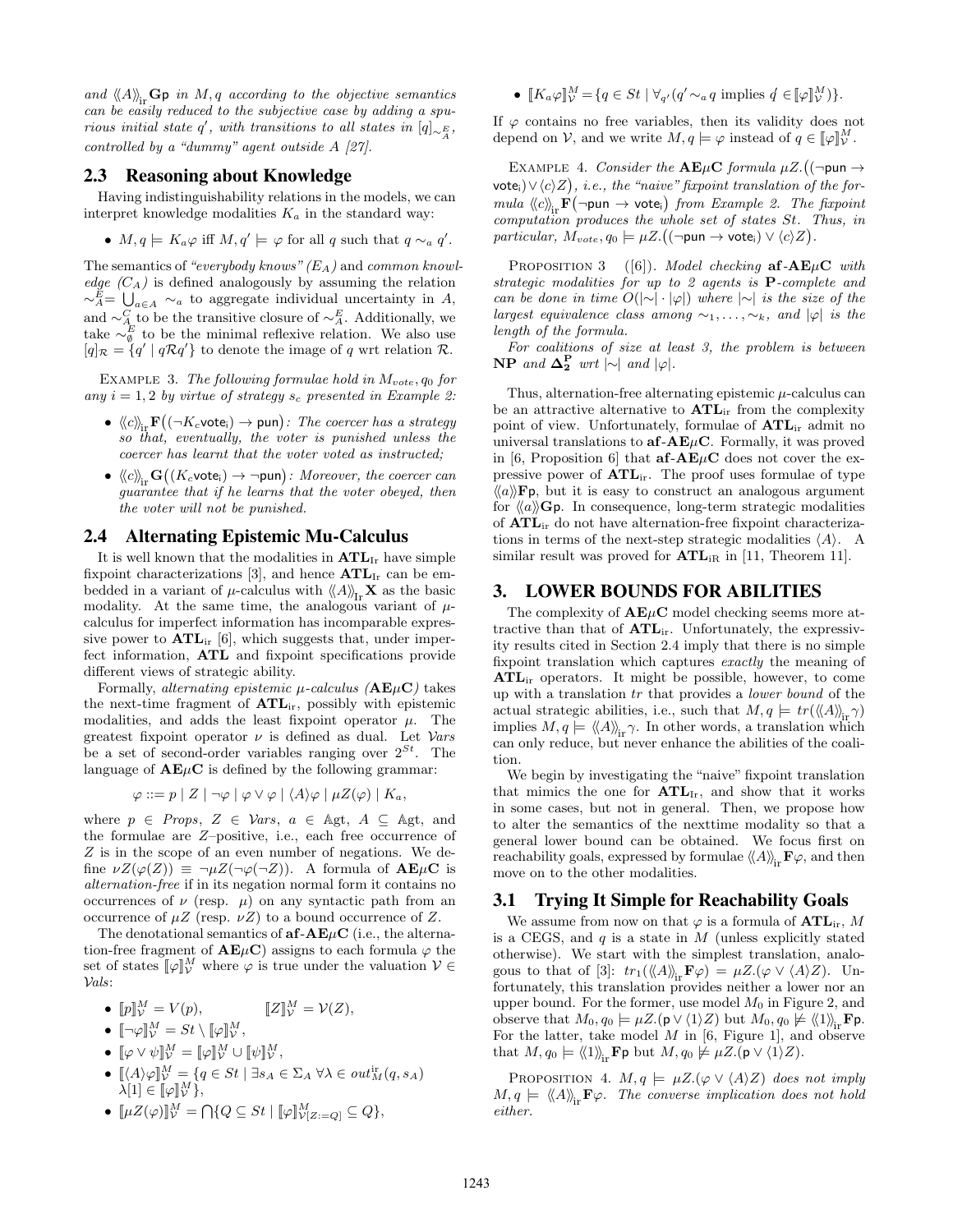

Figure 2: CEGS  $M_0$ : a counterexample for  $tr_1$ 



Figure 3:  $M_1$ : a counterexample for  $tr_2$ 

Consider now a slightly stronger fixpoint specification:  $tr_2(\langle\!\langle A \rangle\!\rangle_{\mathfrak{m}}\mathbf{F}\varphi) = \mu Z.(E_A\varphi \vee \langle A \rangle Z)$ . This new translation works to an extent, as the following proposition shows.

PROPOSITION 5.

1. 
$$
M, q \models \mu Z.(E_{\emptyset} \varphi \vee \langle \emptyset \rangle Z)
$$
 iff  $M, q \models \langle \langle \emptyset \rangle \rangle_{ir} \mathbf{F} \varphi$ ;

- 2. If  $|A| = 1$ , then  $M, q \models \mu Z.E_A \varphi \vee \langle A \rangle Z$  implies  $M, q \models \langle \langle A \rangle \rangle_{\text{in}} \mathbf{F} \varphi$ , but the converse does not hold;
- 3. If  $|A| > 1$ , then  $M, q \models \mu Z.(E_A \varphi \vee \langle A \rangle Z)$  does not imply  $M, q \models \langle \langle A \rangle \rangle_{ir} \mathbf{F} \varphi$ , and vice versa.

PROOF. Case 1: follows from the fact that for the empty coalition the ir–reachability is equivalent to the  $IR$ –reachability, which in turn has a fixpoint characterization.

**Case 2:** Let us assume that  $A = \{a\}$  for some  $a \in \mathbb{A}$ gt. We define the sequence  ${F_j}_{j \in \mathbb{N}}$  of  $\mathbf{af-AE}\mu\mathbf{C}$  formulae s.t.  $F_0 =$  $K_a\varphi$  and  $F_{j+1} = F_0 \vee \langle a \rangle F_j$ , for all  $j \geq 0$ . From Kleene fixedpoint theorem we have  $[\![\mu Z.(K_a\varphi \vee \langle a \rangle Z)]\!] = \bigcup_{j=0}^{\infty} [F_j]\!]$ , and  ${[F_j]}_{j\in\mathbb{N}}$  is a non-decreasing monotone sequence of subsets of St. Now, we prove that for each  $j \in \mathbb{N}$  there exists a partial strategy  $s_a^j$  s.t.  $dom(s_a^j) = [F_j], \forall q \in dom(s_a^j) \forall \lambda \in$  $out^{ir}(q, s_a^j) \exists k \leq j \lambda[k] \models \varphi$ , and  $s_a^j \subseteq s_a^{j+1}$ . The proof is by induction on j. We constructively build  $s_a^{j+1}$  from  $s_a^j$ for each  $j \in \mathbb{N}$ . The base case is trivial. For the inductive step, firstly observe that for each  $j \in \mathbb{N}$  if  $q \in [F_j]$ , then [q] $\sim_a$  ⊆ [F<sub>j</sub>]. As  $\sim_a$  is an equivalence relation, for each  $q \in [F_{j+1}]$  either  $[q]_{\sim a} \subseteq [F_j]$  or  $[q]_{\sim a} \subseteq [F_{j+1}] \setminus [F_j]$ . In the first case we put  $s_a^{j+1}(q) = s_a^j(q)$ . In the second case, we know that there exists a strategy  $s_a^q$  s.t.  $\forall \lambda \in$  $out^{ir}(q, s_a^q) \lambda[1] \in [F_j]$ . We thus put  $s_a^{j+1}(q') = s_a^q(q')$  for all  $q' \in [q]_{\sim_a}$ , which concludes the inductive proof.

We finally define the partial strategy  $s_a = \bigcup_{j \in \mathbb{N}} s_a^j$ . For each  $q \in St$  s.t.  $M, q \models \mu Z.(K_a \varphi \vee \langle a \rangle Z)$ , either  $M, q \models \varphi$ , <sup>1</sup>Note that, for  $A = \{a\}$ ,  $E_A \varphi$  is equivalent to  $K_a \varphi$ .



Figure 4: Lower bounds are not tight: (A)  $M_2$ ; (B)  $M_3$ 

or  $\varphi$  is reached along each path consistent with any extension of  $s_a$  to a full strategy.

For the converse implication, take model  $M$  in [6, Figure 1, and observe that  $M, q_0 \models \langle \langle 1 \rangle \rangle_{ir}$ **Fp** but  $M, q_0 \not\models$  $\mu Z.(K_1\mathsf{p} \vee \langle 1 \rangle Z).$ 

**Case 3:** Consider the CEGS  $M_1$  presented in Figure 3. We assume that  $d_1(q) = \{a, b\}$  and  $d_2(q) = \{x, y\}$ , for  $q \in \{q_1, q_2, q_3, q_4\}.$  In the remaining states the protocols allow only one action. For clarity, we omit from the figure the transitions leaving the states  $q_1, q_2, q_3$ , and  $q_4$ , leading to state sink. Assume now  $\varphi \equiv p$ . Note that  $M, q_0 \models$  $\mu Z.(E_{\{1,2\}}\varphi \vee \langle \{1,2\} \rangle Z)$  and  $M, q_0 \not\models \langle \langle 1, 2 \rangle \rangle_{ir}$ **F** $\varphi$ . For larger coalitions A, we extend the model with a sufficient number of spurious (idle) agents.

For the other direction, use the counterexample from Case 2, extended with appropriately many spurious agents.  $\Box$ 

As Propositions 4 and 5 show, translation  $tr_2$  provides lower bounds for  $\text{ATE}_{ir}$  verification only in a limited number of instances. Also, the bound is rather loose, as the following example demonstrates.

EXAMPLE 5. Consider the single-agent CEGS  $M_2$  presented in Figure 4A. The sole available strategy, in which agent 1 selects always action a, enforces eventually reaching p, *i.e.*,  $M_2, q_0 \models \langle \langle 1 \rangle \rangle$ <sub>ir</sub> **F**p. On the other hand,  $M_2, q_0 \not\models \mu Z.(K_1 \mathsf{p} \vee \langle 1 \rangle Z)$ . This is because the next-step operator in  $\text{ATL}_{\text{ir}}$  requires reaching p simultaneously from all the states indistinguishable from  $q_0$ , whereas p is reached from  $q_0$ ,  $q_1$  in one and two steps, respectively.

## 3.2 Steadfast Next Step Operator

To obtain a tighter lower bound, and one that works universally, we introduce a new modality.  $\langle A \rangle^{\bullet}$  can be seen as a semantic variant of the next-step ability operator  $\langle A \rangle$  where: (i) agents in A look for a short-term strategy that succeeds from the "common knowledge" neighborhood of the initial state (rather than in the "everybody knows" neighborhood), and (ii) they are allowed to "steadfastly" pursue their goal in a variable number of steps within the indistinguishability class. In this section, we propose the semantics of  $\langle A \rangle^{\bullet}$ and show how to revise the lower bound. Some additional insights are provided in Section 4.

We begin by defining the auxiliary function Reach so that  $q \in \text{Reach}_M(s_A, Q, \varphi)$  collects all  $q \in Q$  such that all the paths executing  $s_A$  from q eventually reach  $\varphi$  without leaving Q, except possibly for the last step:

$$
Reach_M(s_A, Q, \varphi) = \{ q \in Q \mid \forall \lambda \in out(q, s_A) \exists i \dots M, \lambda[i] \models \varphi \text{ and } \forall 0 \le j < i \dots \lambda[j] \in Q \}.
$$

The steadfast next-step operator  $\langle A \rangle^{\bullet}$  is defined as follows: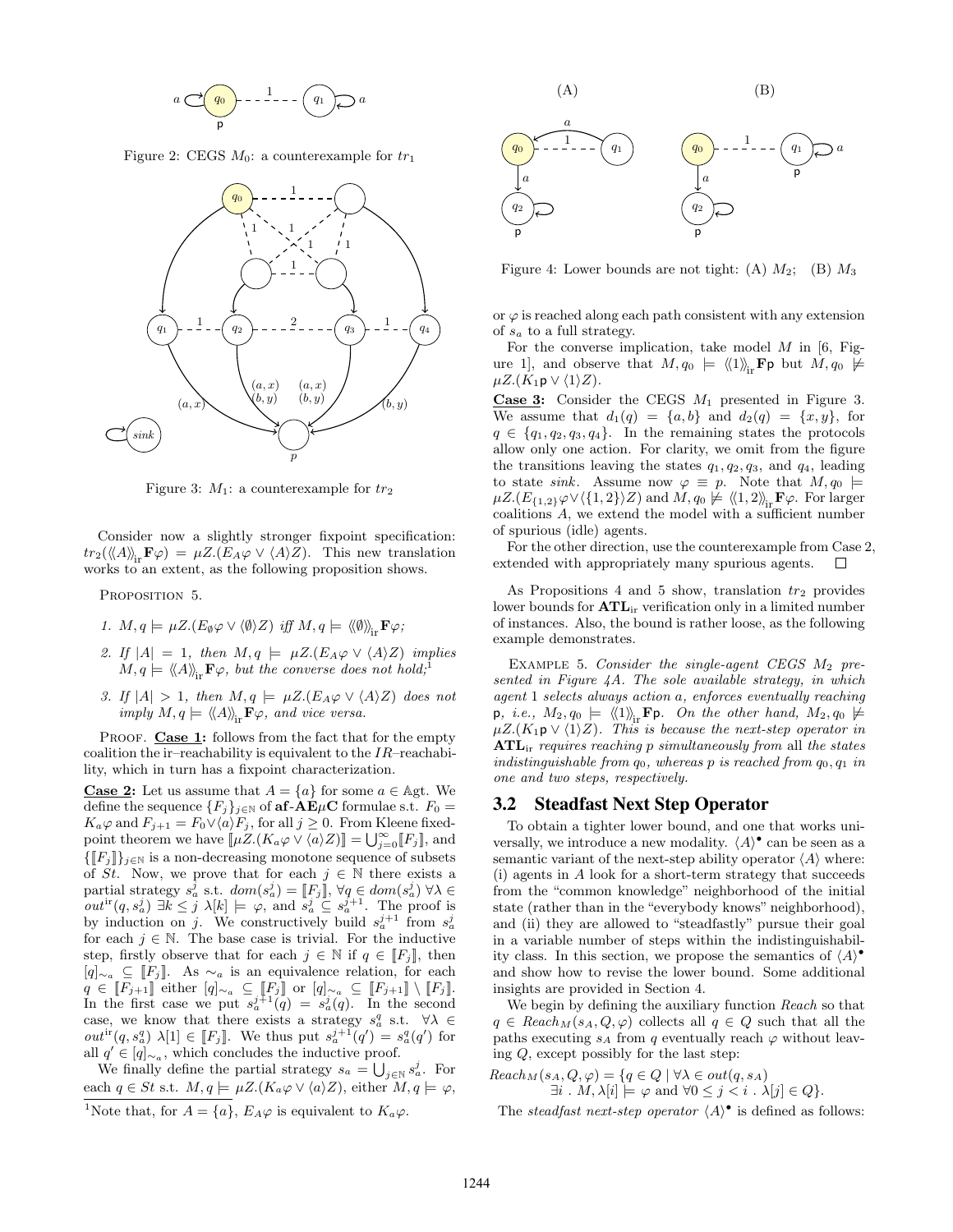•  $M, q \models \langle A \rangle^{\bullet} \varphi$  iff there exists  $s_A \in \Sigma_A^{\text{ir}}$  such that  $Reach_M(s_A, [q]_{\sim \mathcal{L}_{\mathcal{A}}}, \varphi) = [q]_{\sim \mathcal{L}_{\mathcal{A}}}.$ 

Now we can propose our ultimate attempt at the lower bound for reachability goals:  $tr_3(\langle\!\langle A \rangle\!\rangle_{ir} \mathbf{F}\varphi) = \mu Z.(E_A \varphi \vee$  $\langle A \rangle^{\bullet} Z$ , with the following result.

PROPOSITION 6. If  $M, q \models \mu Z . (E_A \varphi \vee \langle A \rangle^{\bullet} Z)$ , then  $M, q \models$  $\langle A \rangle_{\!\!in}$ **F** $\varphi$ . The converse does not universally hold.

PROOF. The proof is similar to the proof of Proposition 5. As previously, we define a sequence  ${F_j}_{j \in \mathbb{N}}$  of  $\mathbf{af-AE}\mu\mathbf{C}$ formulae s.t.  $F_0 = E_A \varphi$  and  $F_{j+1} = F_0 \vee (A)^{\bullet} F_j$ , for all  $j \geq$ 0. We also use a sequence  ${H_j}_{j \in \mathbb{N}}$  with  $H_j = \langle A \rangle^{\bullet} F_j$ . From Kleene fixed-point theorem we have  $[\![\mu Z.(E_A \varphi \vee \langle A \rangle^{\bullet} Z)]\!]$  $=\bigcup_{j=0}^{\infty} [F_j] \stackrel{\sim}{=} [F_0] \cup \bigcup_{j=0}^{\infty} [H_j]$ . Observe that, as  $\sim_C^A$  is an equivalence relation, we have for each  $q \in St$  and  $j \in \mathbb{N}$ that if  $[q]_{\sim_c^A} \cap [H_j] \neq \emptyset$ , then  $[q]_{\sim_c^A} \subseteq [H_j]$ .

We prove that for each  $j \in \mathbb{N}$  there exists a partial strategy  $s_A^j$  s.t.  $dom(s_A^j) = [\![H_j]\!], \forall q \in dom(s_A^j)$   $\forall \lambda \in out^{ir}(q, s_A^j)$   $\exists k \in$  $\mathbb{N} \lambda[k] \models E_A \varphi$ , and  $s_A^j \subseteq s_A^{j+1}$ . The proof is by induction on j. In the base case of  $H_0 = \langle A \rangle^{\bullet} E_A \varphi$  observe that if  $q \in [H_0]$  then there exists a partial strategy  $s_A^{0,q}$ with  $dom(s_A^{0,q}) = [q]_{\sim_A^A}$  s.t. every  $\lambda \in out^{ir}(q, s_A^{0,q})$  stays in  $[q]_{\sim_Q^A}$  until it reaches a state where  $E_A\varphi$  holds. We can now define  $s_A^0 = \bigcup_{[q]_{\sim A} \in St/\sim_C^A} s_A^{0,q}$  which is uniform, and reaches  $E_A\varphi$  on all execution paths. For the inductive step, we divide the construction of  $s_A^{j+1}$  in two cases. Firstly, if  $q \in [[H_j]]$ , then we put  $s_A^{j+1}(q) = s_A^j(q)$ . Secondly, let  $q \in [H_{j+1}] \setminus [H_j]$ . In this case there exists a partial strategy  $s_A^{j+1,q}$  with  $dom(s_A^{j+1,q}) = [q]_{\sim_c^A}$  s.t. each outcome  $\lambda$  ∈  $out$ <sup>ir</sup> $(q, s_A^{j+1,q})$  stays in  $[q]_{\sim_Q^A}$  until it reaches a state q' s.t. either  $q' \models E_A \varphi$  or  $q' \in \overline{H_j}$ . In the latter, from the inductive assumption we know that following  $s_A^{j+1}$  always leads to reaching  $E_A\varphi$  without leaving  $[[H_j]]$ . We thus take  $s_A^{j+1} = \bigcup_{[q]_{\sim_C^A} \in St/\sim_C^A} s_A^{j+1,q}$  which, again, is uniform, and reaches  $E_A\varphi$  on all execution paths. This concludes the inductive part of the proof.

Finally, we build a partial strategy  $s_A = \bigcup_{j \in \mathbb{N}} s_A^j$ , whose any extension is s.t. for each  $q \in St$ , if  $M, q \models \mu Z. (E_A \varphi \vee$  $\langle A \rangle^{\bullet} Z$ , then a state in which  $E_A \varphi$  holds is eventually reached along each outcome path  $\lambda \in out^{ir}(q, s'_A)$ . This concludes the proof of the implication.

To see that the converse does not hold, consider model M<sup>3</sup> in Figure 4B. We have that  $M_3$ ,  $q_0 \models \langle \langle 1 \rangle \rangle$ <sub>ir</sub>Fp, but  $M_3$ ,  $q_0 \not\models$  $\mu Z.(K_1 \mathsf{p} \vee \langle 1 \rangle^{\bullet} Z).$ 

Thus,  $tr_3$  indeed provides a universal lower bound for reachability goals expressed in  $\text{ATL}_{ir}$ .

#### 3.3 Lower Bounds for "Always" and "Until"

So far, we have concentrated on reachability goals. We now extend the main result to all the modalities of  $\text{ATL}_{\text{ir}}$ :

THEOREM 7.

1. If 
$$
M, q \models \nu Z. (C_A \varphi \wedge \langle A \rangle^{\bullet} Z)
$$
, then  $M, q \models \langle \langle A \rangle \rangle_{\text{ir}} \mathbf{G} \varphi$ ;

2. If  $M, q \models \mu Z . (E_A \varphi \vee (C_A \psi \wedge \langle A \rangle^{\bullet} Z))$ , then  $M, q \models$  $\langle\!\langle A \rangle\!\rangle_{\mathbf{r}} \psi \mathbf{U} \varphi.$ 

PROOF. Case 1: Let us define the sequence  ${G_j}_{j \in \mathbb{N}}$  of formulae s.t.  $G_0 = C_A \varphi$  and  $G_{j+1} = G_0 \wedge \langle A \rangle^{\bullet} G_j$ , for all  $j \geq$ 

0. From Kleene fixed-point theorem,  $[\![\nu Z.(C_A\varphi \wedge \langle A \rangle^{\bullet} Z)]\!] =$  $\bigcap_{j=0}^{\infty} [G_j]$ . It suffices to prove that for each  $j \in \mathbb{N}$  there exists a strategy  $s_A^j$  s.t.  $\forall q \in \llbracket G_j \rrbracket \ \forall \lambda \in \mathit{out}^{\text{ir}}(q,s_A^j) \ \forall 0 \leq k \leq j$  $\lambda[k] \models \varphi$ . The proof is by induction on j, with the trivial base case. Assume that the inductive assumption holds for some  $j \in \mathbb{N}$ . From the definition of the steadfast next-step operator we can define for each equivalence class  $[q]_{\sim A} \in$  $\llbracket G_{j+1} \rrbracket / \sim_C^A$  a partial strategy  $s_A^{q,j+1}$  s.t.  $\forall q' \in [q]_{\sim_A^A}$   $\forall \lambda \in$  $\mathcal{O}(\textit{out}^{\text{ir}}(q, s_A^{q,j+1}) \lambda[1] \in [G_j]$ . We now construct  $s_A^{j+1} = \bigcup_{[q]_{\sim_C^A} \in [\![G_{j+1}]\!] / \sim_C^A} s_A^{q, j+1} \cup s_A^j|_{[\![C_A\varphi]\!] \backslash [\![G_j]\!]}.$ 

Intuitively,  $s_A^j$  enforces that a path leaving each  $q \in \llbracket G_{j+1} \rrbracket$ stays within  $[\![ C_A \varphi ]\!]$  for at least  $j$  steps. Moreover,  $s_A^j \subseteq s_A^{j+1}$ for all j. Thus,  $s_A = \bigcup_{j \in \mathbb{N}} s_A^j$  enforces that a path leaving each  $q \in \bigcup_{j\in\mathbb{N}} [G_j]$  stays within  $[[C_A\varphi]]$  for infinitely many steps, which concludes the proof. Note that the correctness of the construction relies the fact that  $\sim_C^A$  is an equivalence relation.

**Case 2:** analogous to Proposition 6.  $\Box$ 

## 4. DISCUSSION & PROPERTIES

Theorem 7 shows that  $tr_3(\varphi)$  provides a correct lower bound of the value of  $\varphi$  for all formulae of  $\mathbf{ATL}_{ir}$ . In this section, we discuss the tightness of the approximation from the theoretical point of view. An empirical evaluation will be presented in Section 6.

#### 4.1 Comparing  $tr_2$  and  $tr_3$  for Reachability Goals

Translation  $tr_3$  updates  $tr_2$  by replacing the standard nextstep ability operator  $\langle A \rangle$  with the "steadfast next-step ability"  $\langle A \rangle^{\bullet}$ . The difference between  $\langle A \rangle \varphi$  and  $\langle A \rangle^{\bullet} \varphi$  is twofold. First,  $\langle A \rangle \varphi$  looks for a winning strategy in the "everybody" knows" neighborhood of a given state (i.e.,  $[q]_{\sim_A^E}$ ), whereas  $\langle A \rangle^{\bullet} \varphi$  looks at the "common knowledge" neighborhood (i.e.,  $[q]_{\sim \mathcal{L}}$ . Secondly,  $\langle A \rangle^{\bullet}$  allows to "zig-zag" across  $[q]_{\sim \mathcal{L}}$  until a state satisfying  $\varphi$  is found.

Actually, the first change would suffice to provide a universally correct lower bound for  $ATL<sub>ir</sub>$ . The second update makes it more useful in models where agents may not see the occurrence of some action, such as  $M_2$  of Figure 4A. To see this formally, we show that  $tr_3$  provides a strictly tighter approximation than  $tr_2$  on singleton coalitions:

PROPOSITION 8. For  $A = \{a\}$ , if  $M, q \models \mu Z.(K_a \varphi \vee$  $\langle a \rangle Z$ ), then  $M, q \models \mu Z. (K_a \varphi \vee \langle a \rangle^{\bullet} Z)$ . The converse does not universally hold.

PROOF. It suffices to observe that  $M, q \models \langle a \rangle \varphi$  implies  $M, q \models \langle a \rangle^{\bullet} \varphi$ , for any  $\varphi \in \mathbf{af-AE}\mu\mathbf{C}$ . Note that this is true only for single-agent coalitions. For the converse, notice that in CEGS  $M_2$  from Figure 4A we have  $M_2, q_0 \models \mu Z.(K_1 \mathsf{p} \vee$  $\langle 1 \rangle^{\bullet} Z$  and  $M_2, q_0 \not\models \mu Z. (K_1 \mathsf{p} \vee \langle 1 \rangle Z).$ 

On the other hand, if agent  $a$  always sees whenever an action occurs, then  $tr_2$  and  $tr_3$  coincide for a's abilities. Formally, let us call CEGS  $M$  lockstep for  $a$  if, whenever there is a transition from q to q' in M, we have  $q \nsim a'$ . The following is straightforward.

PROPOSITION 9. If M is lockstep for a, then  $M, q \models \langle a \rangle \varphi$ iff  $M, q \models \langle a \rangle^{\bullet} \varphi$ . In consequence,  $M, q \models tr_2(\langle \langle a \rangle \rangle \mathbf{F} \varphi)$  iff  $M, q \models tr_3(\langle\!\langle a \rangle\!\rangle \mathbf{F}\varphi).$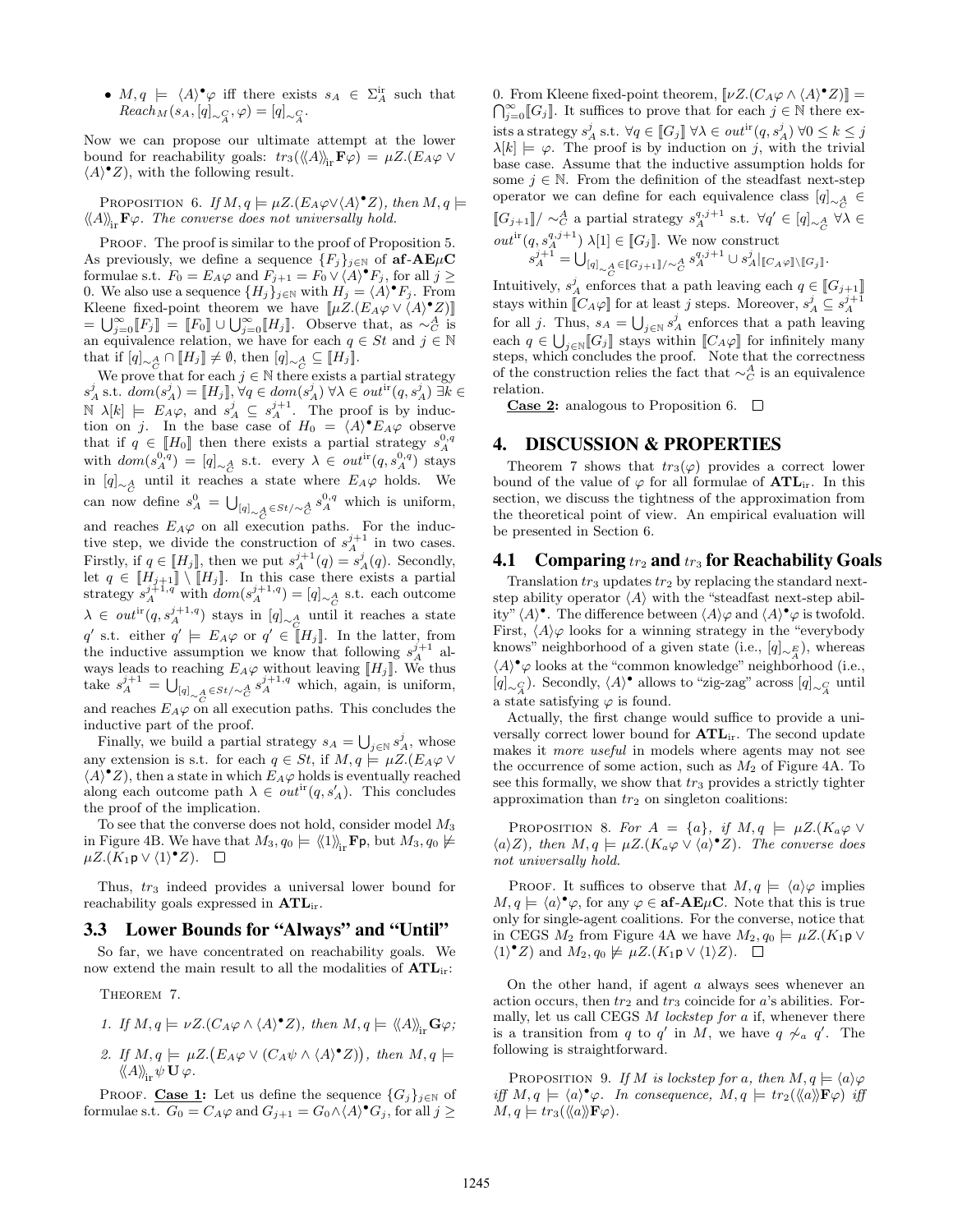# 4.2 When is the Lower Bound Tight?

An interesting question is: what is the subclass of CEGS's for which  $tr_3$  is tight, i.e., the answer given by the approximation is exact? We address the question only partially here. In fact, we characterize a subclass of CEGS's for which  $tr<sub>3</sub>$  is certainly not tight, by the necessary condition below.

Let  $\gamma \equiv \mathbf{G}\psi$  or  $\gamma \equiv \psi_1 \mathbf{U} \psi_2$  for some  $\psi, \psi_1, \psi_2 \in \mathbf{ATL}_{ir}$ . We say that strategy  $s_A \in \sum_A^{\text{ir}}$  is winning for  $\gamma$  from q if it obtains  $\gamma$  for all paths in  $out^{ir}(q, s_A)$ . Moreover, for such  $s_A$ , let  $RR(q, s_A, \gamma)$  be the relevant reachable states of  $s_A$  in the *context of*  $\gamma$ , defined as follows:  $RR(q, s_A, \mathbf{G}\psi)$  is the set of states that occur anywhere in  $out^{ir}(q, s_A); RR(q, s_A, \psi_1 \mathbf{U} \psi_2)$ is the set of states that occur anywhere in  $out^{ir}(q, s_A)$  before the first occurrence of  $\psi_2$ .

PROPOSITION 10. Let M be a CEGS,  $q \in St_M$ , and  $\varphi \equiv$  $\langle\!\langle A \rangle\!\rangle_{ir}$ ?. Furthermore, suppose that  $\varphi$  and  $tr_3(\varphi)$  are either both true or both false in  $M$ ,  $q$ . Then:

- 1. either no strategy  $s_A \in \Sigma_A^{\text{ir}}$  is winning for  $\gamma$  from q, or
- 2. there is a strategy  $s_A \in \Sigma_A^{\text{ir}}$  which is winning for  $\gamma$ from every  $q' \in RR(q, s_A, \gamma)$ .

Conversely, the approximation is not tight if there are winning strategies, but each of them reaches a intermediate state  $q'$  from which no winning substrategy can be computed. This can only happen if some states in  $[q']_{\sim \frac{E}{4}}$  are not reachable by  $s_A$ . In consequence, the agents in A forget relevant information that comes alone from the fact that they are executing  $s_A$ . We will use Proposition 10 in Section 6 to show that the few benchmarks existing in the literature are not amenable to our approximations.

#### 5. APPROXIMATION SEMANTICS FOR  $ATL_{ir}$

Note that  $M, q \models \langle \langle A \rangle \rangle_{\text{ir}} \gamma$  always implies  $M, q \models E_A \langle \langle A \rangle \rangle_{\text{ir}} \gamma$ . Based on this, and the lower bounds established in Theorem 7, we propose the lower approximation tr and the upper approximation  $TR$  for  $\mathbf{ATL}_{ir}$  as follows:

 $tr(p) = p$ ,  $tr(\neg \varphi) = \neg TR(\varphi)$ ,  $tr(\varphi \wedge \psi) = tr(\varphi) \wedge tr(\psi)$ ,  $tr(\langle A \rangle \varphi) = \langle A \rangle tr(\varphi),$  $tr(\langle\!\langle A \rangle\!\rangle_{\rm ir} \mathbf{G} \varphi) = \nu Z. (C_A tr(\varphi) \wedge \langle A \rangle^{\bullet} Z),$  $tr(\langle\!\langle A \rangle\rangle_{\text{ir}}^* \psi \mathbf{U} \varphi) = \mu Z.(E_A tr(\varphi) \vee (Catr(\psi) \wedge \langle A \rangle^{\bullet} Z)).$ 

 $TR(p) = p, \qquad TR(\neg \varphi) = \neg tr(\varphi),$  $TR(\varphi \wedge \psi) = TR(\varphi) \wedge TR(\psi),$  $TR(\langle A \rangle \varphi) = E_A \langle \langle A \rangle \rangle_{\text{Tr}} \mathbf{X} TR(\varphi),$  $TR(\langle\!\langle A \rangle\!\rangle_{\mathrm{ir}}\mathbf{G}\varphi) = E_A \langle\!\langle A \rangle\!\rangle_{\mathrm{Ir}}\mathbf{G} TR(\varphi),$  $TR(\langle\!\langle A \rangle\rangle_{\text{ir}} \psi \mathbf{U} \varphi) = E_A \langle\!\langle A \rangle\rangle_{\text{ir}} TR(\psi) \mathbf{U} TR(\varphi).$ 

The following important results can be proved by straightforward induction on the structure of  $\varphi$ .

THEOREM 11. For any 
$$
\text{ATL}_{ir}
$$
 formula  $\varphi$ :  
\n $M, q \models tr(\varphi) \Rightarrow M, q \models \varphi \Rightarrow M, q \models TR(\varphi)$ .

THEOREM 12. If  $\varphi$  includes only coalitions of size at most 1, then model checking  $tr(\varphi)$  and  $TR(\varphi)$  can be done in time  $O(|M|\cdot|\varphi|)$ . In the general case, the problem is between NP and  $\Delta_2^P$  wrt max<sub>A∈ $\varphi$ </sub>(|∼ $_A^C$ |) and  $|\varphi|$ .

Thus, our approximations potentially offer computational advantage when we consider coalitions whose members have similar knowledge, and especially when verifying abilities of individual agents.

Approximation of abilities under perfect recall. In this paper, we focus on approximating abilities based on memoryless strategies. Approximations might be equally useful for  $\text{ATL}_{iR}$  (i.e., the variant of  $\text{ATL}$  using uniform perfect recall strategies); we simply begin with the problem that is easier in its exact form. The high intractability of ATLiR model checking suggests that a substantial extension will be needed to come up with satisfactory approximations.

We also observe that the benchmark in Section 6.2 is a model of perfect recall, i.e., the states explicitly encode the agents' memory of their past observations. In consequence, the memoryless and perfect recall semantics of ATL coincide. The experimental results suggest that, for such models, verification of perfect recall abilities can be much improved by using the approximations proposed here.

| $\boldsymbol{k}$ | # states | tgen  | Lower approx. |        | Upper approx. |        | Match   | Exact   |
|------------------|----------|-------|---------------|--------|---------------|--------|---------|---------|
|                  |          |       | tverif        | result | tverif        | result |         | $tg+tv$ |
|                  | 15       | 0.001 | 0.0001        | True   | 0.00007       | True   | $100\%$ | 0.006   |
| $\overline{2}$   | 225      | 0.02  | 0.002         | True   | 0.001         | True   | 100%    | 14.79   |
| 3                | 3375     | 0.50  | 0.14          | True   | 0.03          | True   | $100\%$ | timeout |
| $\overline{4}$   | 50625    | 14.39 | 22.78         | True   | 0.77          | True   | $100\%$ | timeout |

Figure 5: Experimental results for simple voting model  $(\varphi_1)$ 

| $\boldsymbol{k}$ | # states | tgen  | Lower approx. |        | Upper approx. |        | Match | Exact   |
|------------------|----------|-------|---------------|--------|---------------|--------|-------|---------|
|                  |          |       | tverif        | result | tverif        | result |       | $te+tv$ |
|                  | 15       | 0.001 | 0.00005       | False  | 0.00003       | False  | 100%  | 0.005   |
| $\overline{2}$   | 225      | 0.02  | 0.0005        | False  | 0.0003        | False  | 100%  | 0.02    |
| 3                | 3375     | 0.50  | 0.01          | False  | 0.007         | False  | 100%  | 0.04    |
| 4                | 50625    | 14.39 | 0.94          | False  | 0.12          | False  | 100%  | 0.12    |

Figure 6: Experimental results for simple voting model  $(\varphi_2)$ 

## 6. EXPERIMENTAL EVALUATION

Theorem 11 and Proposition 12 validate the approximation semantics theoretically. In this section, we back up the theoretical results by looking at how well the approximations work in practice. We address two issues: the performance and the accuracy of the approximations.

#### 6.1 Existing Benchmarks

The only publicly available tool that provides verification of ATL with imperfect information is MCMAS [25, 28, 23, 24]. We note, however, that imperfect information strategies are not really at the heart of the model-checker, the focus being on verification of **CTLK** and **ATLK** with perfect information strategies. More dedicated attempts produced so far only experimental algorithms, with preliminary performance results reported in [26, 8, 17, 9, 27]. Because of that, there are few benchmarks for model checking  $\text{ATL}_{ir}$ , and few experiments have actually been conducted.

The classes of models typically used to estimate the performance of  $\text{ATL}_{ir}$  model checking are **TianJi** [28, 8] and Castles [26]. The properties to be verified are usually reachability properties, saying that Tian Ji can achieve a win over the king (in TianJi), or that a given coalition of workers can defeat another castle (for Castles). We observe that both TianJi and Castles do not satisfy the necessary condition in Proposition 10. This is because the states of the model do not encode some relevant information about the actions that have been already played by the coalition. Thus, even one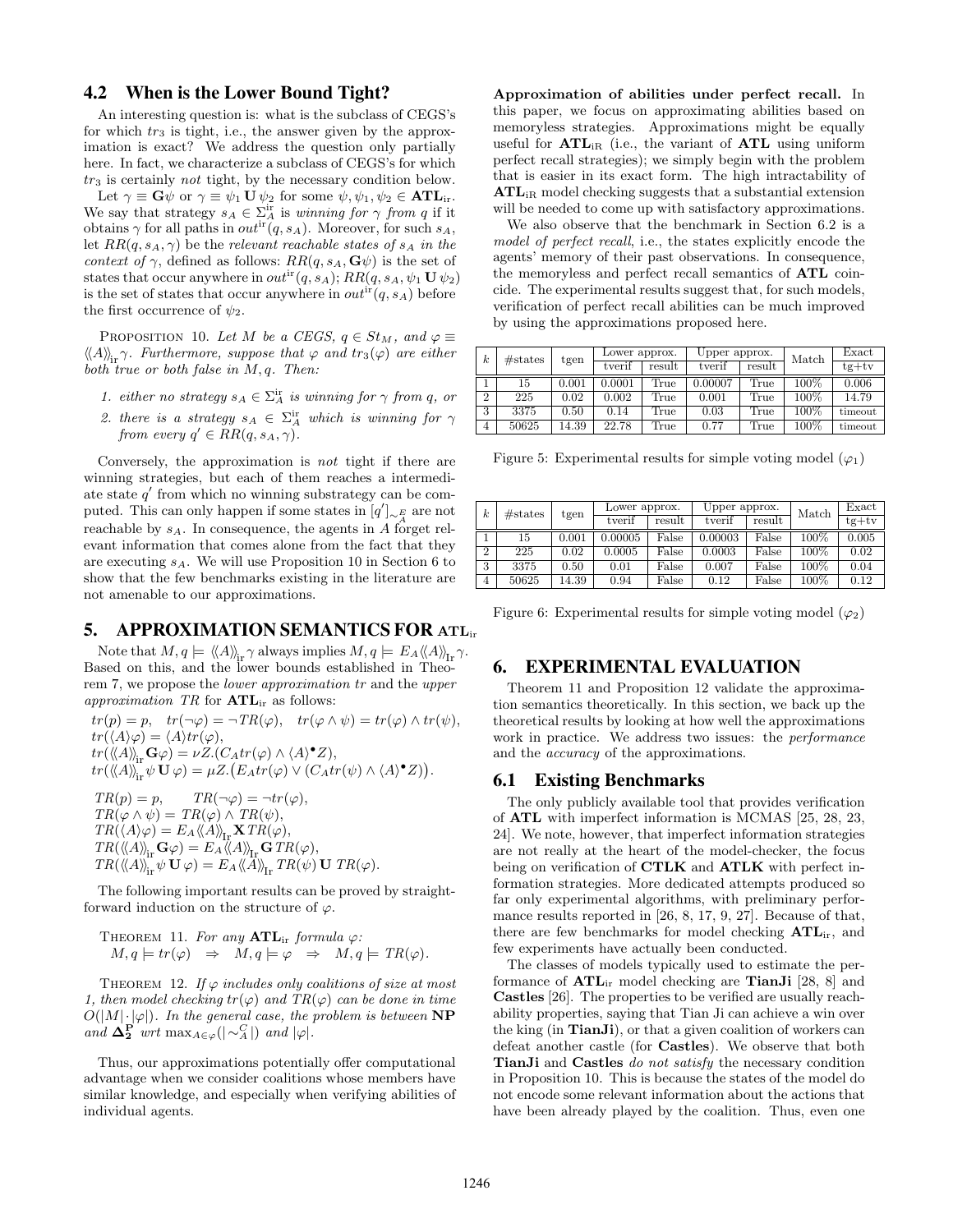step before winning the game, the players take into account also some (possibly losing) states that couldn't be reached by the strategy that they are executing.

This means that the  $A E \mu C$  approximations, proposed in this paper, are not useful for TianJi and Castles. It also means that the benchmarks arguably do not capture realistic scenarios. We usually do not want to assume agents to forget their own actions from a few steps back. In the remainder, we propose several new benchmarks that can be used to evaluate our approximation scheme.

Finally, we note that most experiments reported in the literature use very simple input formulae (no nested strategic modalities; singleton coalitions or groups of agents with identical indistinguishability relations). As the results show, verification of such formulae is complex enough – see the performance of exact model checking in the rest of this section.

#### 6.2 Verifying the Simple Voting Scenario

For the first benchmark, we adapt the simple voting scenario from Example 1. The model consists of  $k + 1$  agents (k voters  $v_1, \ldots, v_k$ , and 1 coercer c). The module of voter  $v_i$  implements the transition structure from Figure 1, with three modifications. First, the voter can at any state execute the "idle" action wait (this is needed to ensure uniformity of the resulting CEGS). In consequence, synchronous voting as well as interleaving of votes is allowed. Secondly, in states  $q_3, \ldots, q_6$ , the coercer's action  $np$  ("no punishment") leads to an additional final state  $(q'_7, \ldots, q'_{10})$ , labeled accordingly. Thirdly, the old and new leaves in the structure  $(i.e., q_7,..., q_{10}, q'_7,..., q'_{10})$  are labeled with an additional atomic proposition finishi.

As specifications, we want to use the properties saying that: (i) the coercer can force the voter to vote for candidate 1 or else the voter is punished, and (ii) the voter can avoid voting for candidate 1 and being punished (cf. Example 2). Note, however, that the model used for the experiments is an unconstrained product of the voter modules. Thus, it includes also paths that were absent in the CEGS  $M_{vote}$  from Example 1 (in particular, ones where a voter executes wait all the time). To deal with this, we modify the specifications from Example 2 so that they discard such paths:

- $1.$   $\varphi_1 \equiv \langle\!\langle c \rangle\!\rangle_{\mathrm{ir}}\mathbf{G}\big((\textsf{finish}_{\mathsf{i}} \wedge \neg \mathsf{pun}_{\mathsf{i}}) \rightarrow \mathsf{vote}_{\mathsf{i},1}\big)$  which always holds in the voting scenario,
- 2.  $\varphi_2 \equiv \langle\!\langle v_i \rangle\!\rangle_{\rm ir} {\bf F}\big(\mathsf{finish}_i \land \neg \mathsf{pun}_i \land \neg \mathsf{vote}_{i,1}\big)$  which is always false.

The results of experiments for  $\varphi_1$  are shown in Figure 5, and for  $\varphi_2$  in Figure 6. The columns present the following information: parameter of the model (the number of voters k), size of the state space ( $\#$ states), generation time for models (tgen), time and output of verification (tver, result) for model checking the lower approximation  $tr(\varphi)$ , and similarly for the upper approximation  $TR(\varphi)$ ; the percentage of cases where the bounds have matched (match), and the total running time of the exact  $\text{ATE}_{ir}$  model checking for  $\varphi$  $(tg+tv)$ . The running times are given in seconds. Timeout indicates that the process did not terminate in 48 hours (!).

The computation of the lower and upper approximations was done with a straightforward implementation (in Python 3) of the fixpoint model checking algorithm for  $A E \mu C$  and ATLIr, respectively. We used the explicit representation of models, and the algorithms were not optimized in any way. The exact ATLir model checking was done with MCMAS 1.2.2 in such a way that the underlying CEGS of the ISPL code was isomorphic to the explicit models used to compute approximations. The subjective semantics of ATLir was obtained by using the option -atlk 2 and setting the initial states as the starting indistinguishability class for the proponent. All the tests were conducted on a PC with an Intel Core i5-2500 CPU with dynamic clock speed of 3.30 GHz up to 3,60 GHz, 8 GB of RAM (two modules DDR3, 1600 MHz bus clock), and Windows 10 (64bit).

Discussion of results. Exact model checking with MC-MAS performed well on the inputs where no winning strategy existed (formula  $\varphi_2$ ), but was very bad at finding the existing winning strategy for formula  $\varphi_1$ . In that case, our approximations offered huge speedup. Moreover, the approximations actually found the winning strategy in all the tested instances, thus producing fully conclusive output. This might be partly due to the fact that the scenario uses perfect recall models, i.e., ones encoding perfect memory of players explicitly in their local states.



Figure 7: Example 6-endplay in bridge:

# 6.3 Bridge Endplay

We use bridge play scenarios of a type often considered in bridge handbooks and magazines. The task is to find a winning strategy for the declarer, usually depicted at the South position  $(S)$ , in the k-endplay of the game, see Figure 7 for an example. The deck consists of  $4n$  cards in total  $(n \text{ in }$ each suit), $^2$  and the initial state captures each player holding k cards in their hand, after having played  $n - k$  cards. This way we obtain a family of models, parameterized by the possible values of  $(n, k)$ . A NoTrump contract is being played; the declarer wins if she takes more than  $k/2$  tricks in the endplay.

The players' cards are played sequentially (clockwise). S plays first at the beginning of the game. Each next trick (i.e., the set of four played cards, one per player) is opened by the player who won the latest trick. The declarer handles her own cards and the ones of the dummy  $(N)$ . The opponents (W and E) handle their own hands each. The cards of the dummy are visible to everybody; the other hands are only seen by their owners. Each player remembers the cards that have already been played, including the ones that were used up before the initial state of the k-endplay. That is, the local state of a player contains: the current hand of the player, the current hand of the dummy, the cards from the deck that were already used up in the previous tricks, the status

<sup>&</sup>lt;sup>2</sup>In real bridge,  $n = 13$ .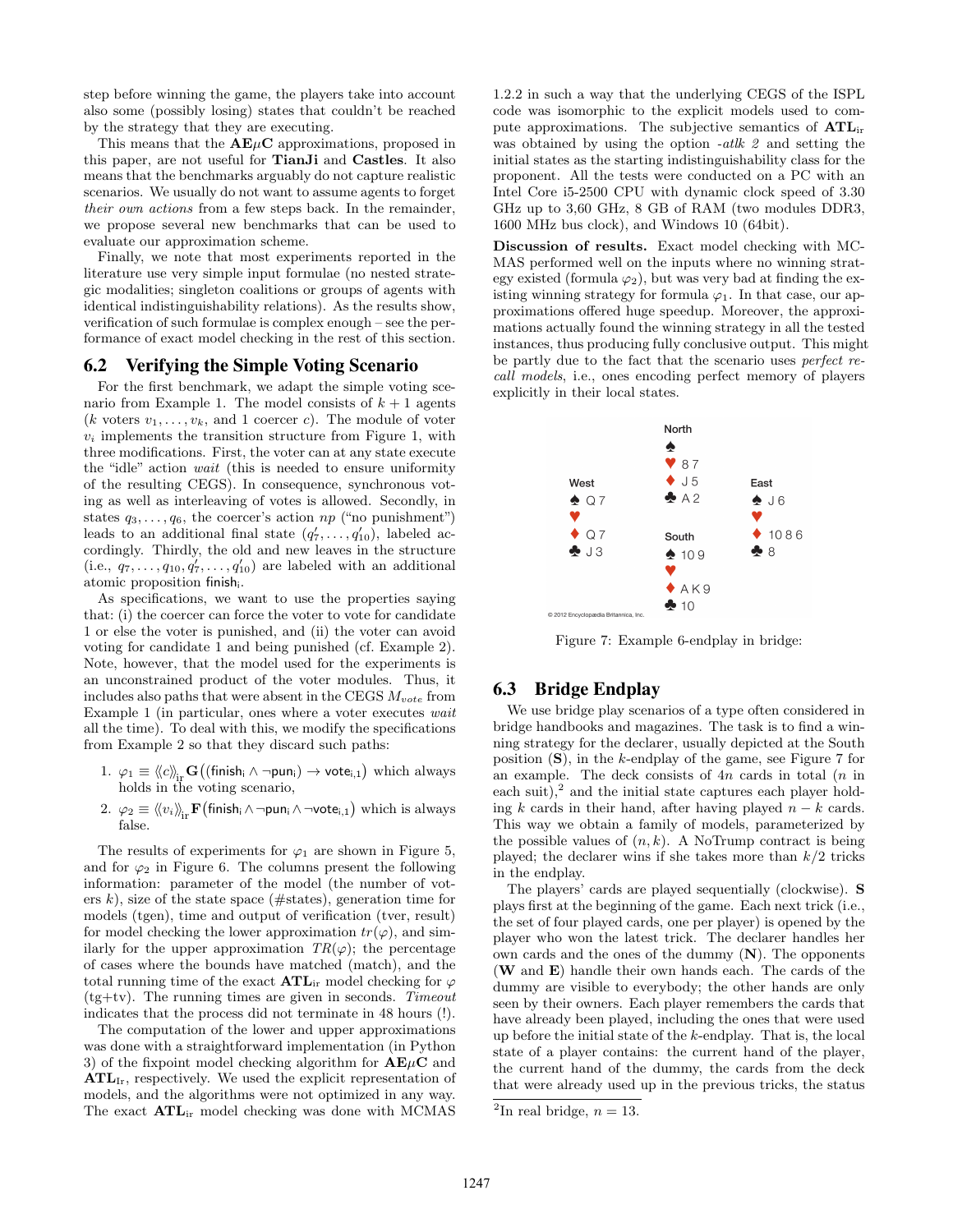of the current trick, i.e., the sequence of pairs (player,card) for the cards already played within the trick (alternatively, the sequence of cards already played within the trick, plus who started the trick); and the current score (which team has won how many tricks so far).

We observe the following properties of the model. First, it is turn-based (with the "idle" action wait that players use when another player is laying down a card). Secondly, players have imperfect information, since they cannot infer (except for the last round) the hands of the other players. The missing information is relevant: anybody who has ever played bridge or poker knows how much the limited knowledge of the opponents' hands decreases one's chances of winning the game. Thirdly, this is a model of imperfect recall. The players do not remember in which order the cards have been played so far, and who had what cards;<sup>3</sup> formally: the model is a DAG and not a tree as there are histories  $h \not\approx_a h'$ such that  $last(h) \sim_a last(h'))$ . Finally, the model is lockstep (everybody sees when a transition happens), and thus  $tr_2$  and  $tr_3$  coincide on singleton coalitions.

| (n,k)      | # states | tgen    | Lower approx. |         | Upper approx. |           | Match   | Exact     |
|------------|----------|---------|---------------|---------|---------------|-----------|---------|-----------|
|            |          |         | tverif        | %true   | tverif        | $\%$ true |         | $tg+tv$   |
| (1,1)      | 11       | 0.0005  | 0.0001        | $100\%$ | $7e-05$       | $100\%$   | $100\%$ | 0.14      |
| (2, 2)     | 310      | 0.017   | 0.002         | 60%     | 0.001         | 60%       | 100%    | $2.42 h*$ |
| (3,3)      | 12626    | 0.92    | 0.16          | 70%     | 0.05          | 70%       | 100%    | timeout   |
| (4, 4)     | 534722   | 41.66   | 172.07        | 60%     | 2.61          | 60%       | 100%    | timeout   |
| $(5, 5)^*$ | 2443467  | 2641.86 | 76 h          | 100%    | 1929          | 100%      | 100%    | timeout   |

Figure 8: Experimental results: solving endplay in bridge

The results of the experiments for formula  $\varphi \equiv \langle \langle S \rangle \rangle$ . Fwin are shown in Figure 8. The columns present the following information: parameters of the model  $(n, k)$ , size of the state space (#states), generation time for models (tgen), time and output of verification (tver, %true) for model checking the lower approximation  $tr(\varphi)$ , and similarly for the upper approximation  $TR(\varphi)$ ; the percentage of cases where the bounds have matched (match), and the total running time of the exact  $\text{ATL}_{ir}$  model checking for  $\varphi$  (tg+tv). The times are given in seconds, except where indicated.

The experiments were run in the same environment as for the voting scenario in Section 6.2. Again, we ran the experiments for up to 48h per instance. The results in each row are averaged over 20 randomly generated instances, except for  $(\star)$  where only 1 instance was used.

Discussion of results. In the experiments, our approximations offered a dramatic speedup. Exact model checking of  $\varphi$  was infeasible except for the simplest models (hundreds of states), even with an optimized symbolic model checker like MCMAS. In contrast, the bounds were verified for models up to millions of states. Moreover, our approximations obtained an astonishing level of accuracy: the bounds matched in 100% of the analyzed instances, thus producing fully conclusive output. This was partly because we only considered endplays in relatively small decks. The gap grows for decks of more than 20 cards (we verified that by hand on selected instances from bridge literature).

| (n,k)  | # states | tgen  | Lower approx. |       | Upper approx. |         | Match   | Exact      |
|--------|----------|-------|---------------|-------|---------------|---------|---------|------------|
|        |          |       | tverif        | %true | tverif        | %true   |         | $te+tv$    |
| (1, 1) | 19       | 0.001 | 0.0003        | 100%  | 0.0003        | $100\%$ | $100\%$ | $14.93 h*$ |
| (2, 2) | 774      | 0.07  | 0.01          | 40%   | 0.02          | 50.00%  | 90%     | timeout    |
| (3,3)  | 51865    | 6.71  | 29.31         | 65%   | 2.45          | 85%     | 80%     | timeout    |

Figure 9: Experimental results for absent-minded declarer

| (n,k)  | #states | tgen     | Lower approx. |       | Upper approx. |       | Match | Exact      |
|--------|---------|----------|---------------|-------|---------------|-------|-------|------------|
|        |         |          | tverif        | %true | tverif        | %true |       | $tg+tv$    |
|        | 19      | 0.002    | 0.0001        | $0\%$ | 0.0003        | 100\% | $0\%$ | $14.93 h*$ |
| (2, 2) | 756     | $0.08\,$ | 0.003         | $0\%$ | 0.03          | 95%   | 5%    | timeout    |
| (3,3)  | 55688   | 9.99     | 0.09          | $0\%$ | 2.35          | 70%   | 30%   | timeout    |

Figure 10: Absent-minded declarer, approximation  $tr_2$ 

# 6.4 Bridge Endplay by Absentminded Declarer

In the bridge endplay models, the players always see when a move is made. Thus, for singleton coalitions, the steadfast next-time operator  $\langle a \rangle^{\bullet}$  coincides with the standard nexttime abilities expressed by  $\langle a \rangle$ . In order to better assess the performance, we have considered a variant of the scenario where the declarer is absentminded and does not see the cards being laid on the table until the end of each trick. Moreover, she can play her and the dummy's cards at any moment, even in parallel with the opponents. This results in larger indistinguishability classes for S, but also in a general increase of the number of states and transitions.

The results of the experiments are shown in Figure 9. Note that, for this class of models, the bounds do not match as tightly as before. Still, the approximation was conclusive in an overwhelming majority of instances. Moreover, it grossly outperformed the exact model checking which was (barely) possible only in the trivial case of  $n = 1$ .

The models are not turn-based, not lockstep, and not of perfect recall. Since they are not lockstep, approximations  $tr_2$  and  $tr_3$  do not have to coincide. In Figure 10, we present the experimental results obtained with  $tr_2$ , which show that the improved approximation  $tr_3$  provides tighter lower bounds also from the practical point of view.

## 7. CONCLUSIONS

Verification of strategic properties in scenarios with imperfect information is difficult, both theoretically and in practice. In this paper, we suggest that model checking of logics like  $\text{ATL}_{ir}$  can be in some cases obtained by computing an under- and an overapproximation of the ATLir specification, and comparing if the bounds match. In a way, our proposal is similar to the idea of may/must abstraction [14, 4, 22], only in our case the approximations are obtained by transforming formulae rather than models.

We propose such approximations, prove their correctness, and show that, for singleton coalitions, their values can be computed in polynomial time. We also propose novel benchmarks for experimental validation. Finally, we report very promising experimental results, in both performance and accuracy of the output. To our best knowledge, this is the first successful attempt at approximating strategic abilities under imperfect information by means of fixpoint methods.

Acknowledgements. The authors acknowledge the support of the National Centre for Research and Development (NCBR), Poland, under the PolLux project VoteVerif (POL- $LUX-IV/1/2016$ ).

 $^3 \mathrm{This}$  reflects the capabilities of middle-level bridge players: they usually remember what has been played, but not in which order and by whom. Advanced players remember also who played what, and masters remember the whole history of the play.